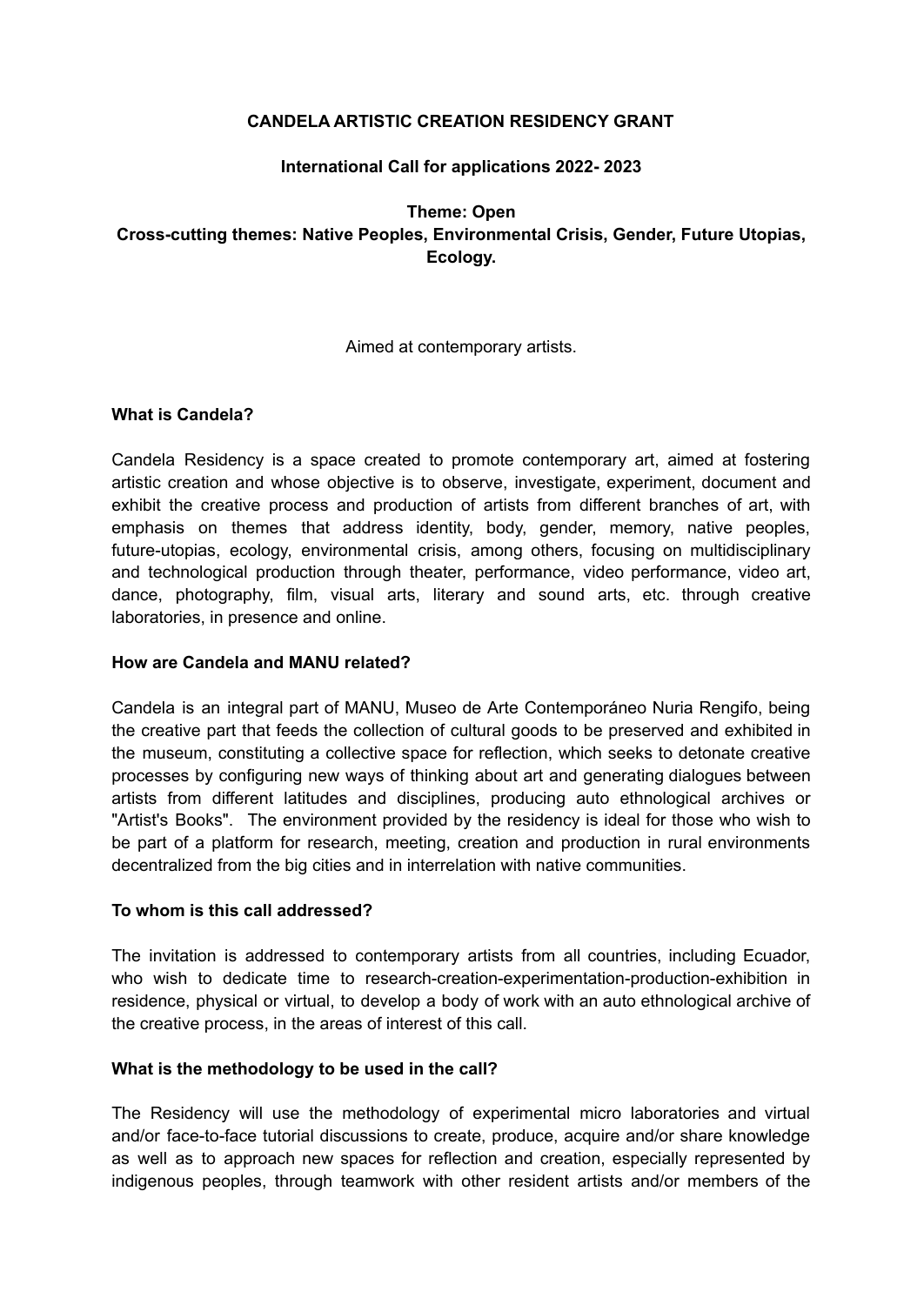project's support team, as well as with members of the indigenous communities located in the vicinity of the Residency.

## **What are the areas of interest of the creative processes triggered in the Residency?**

The creative processes object of this call are aimed at the execution of artistic initiatives in the field of contemporary arts, which consider the following areas of interest: the environmental crisis, experiential anguish, the city as a coercive element, the slave economic system, gender and its different problems, the return to the original roots, inclusion and social cohesion, freedoms and rights in the natural kingdoms and futuroutopias.

## **What does the call propose?**

This call proposes a space to think about being from the environmental, ecological, biopolitical, bioethical, social or discursive spheres of bodies in dissidence that seek to link by different means, through social, daily, holistic experiences, with visions that find wisdom in the ancestral, in the original during and post pandemic, considering that the proposals seek to subvert the instituted, proposing changes that lead to instituting practices.

## **Where is the Candela Residency located?**

The Candela Residency for artistic creation is located in Ecuador and has 2 sites:

The main headquarters which is located within the MANU, Museum of Contemporary Art Nuria Rengifo, located in the rural community sector of the city of Otavalo-Ecuador, in an area immersed in the habitat of 5 native peoples who still preserve the indigenous ways of life of the indigenous nationalities of the area.

The second is located in Puerto Ayora, Santa Cruz Island, Galapagos, an area close to the sites of greatest environmental and ecological interest with a wide variety of flora and fauna, both in the area of marine flora and fauna and in the native forests of the unique ecosystem of the islands.

#### **How will the artists interact?**

The artists will interact in the residency with a technical and creative team that is part of Candela as well as with other virtual or face-to-face residents, with the native peoples of the environment and also with the artistic communities and island residents. In this environment, the experimental and creative process will be facilitated, mainly and tangentially, the production and/or exhibition in the Project Room of the creative projects of each of the resident artists.

#### **On what dates will the Residency take place?**

The dates of the residency for the artists selected through this call are as follows:

1.- Opening of the Call: Open throughout the year.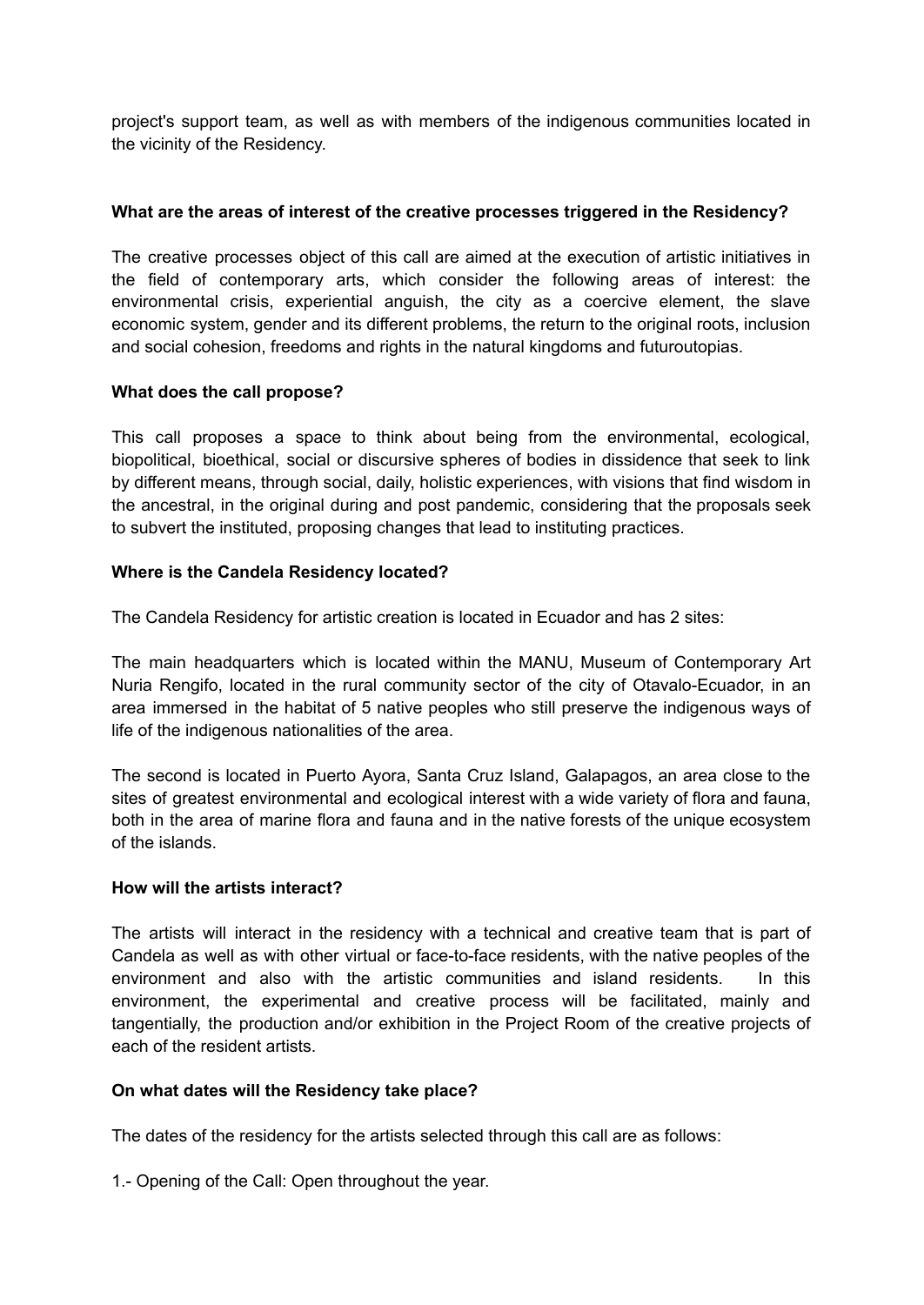Start date of the Creative Residency: From January 5, 2022 to November 30, 2022 for the Galapagos site, June 5 to November 30, 2022 for the Otavalo site (the same dates in 2023).

\* Each residency will last a minimum of 30 days and a maximum of 60 days in Galapagos and a minimum of 30 days and a maximum of 180 days in Otavalo. In the event that the resident artist wishes to stay for less or more time, this possibility will be considered according to the number of applications that have been accepted and the existing capacity.

Monthly capacity: Up to 10 monthly residents, with physical presence at Candela's facilities, and 10 monthly residents in virtual modality at the Otavalo headquarters.

Up to 8 physical monthly residents and 10 virtual monthly residents per month at the Galapagos site.

#### **How will the activities be developed?**

In the first stage the activities of the residents will address the observation, exploration, research of the environment and the delimitation of the theme and sub-themes through the development of work schedules, planning of the auto ethnological archive or Artist's Book and the beginning of the same and of the audiovisual archive.

In a following stage, the artist will do a more committed work and deepening of the process with the purpose of establishing and decanting the creative ideas in his proposal and his field of action to be analyzed, in group form, in the weekly workshops of exchange of knowledge and in the tutorial conversations.

In a third stage, the progress of the creative proposals will be worked on in detail, visiting the native communities in Otavalo and the sites of interest in Galapagos, in order to give them thematic sustainability. Weekly group meetings or discussions will focus on energizing and inspiring the work in this phase of artistic creation.

The fourth stage will be the finalization of the creation in all its details, delivery of the auto ethnological file, evaluation of the creative process, conclusions and recommendations of the tutoring, the project management, the accompanying artists and the artist creator, organization of the exhibition if necessary and its execution in the temporary exhibition space of the MANU.

All of the above will be kept in an archive in one of three ways:

- 1.- In a freehand artist's book.
- 2.- In a Digital artist's book
- 3.- In an audiovisual archive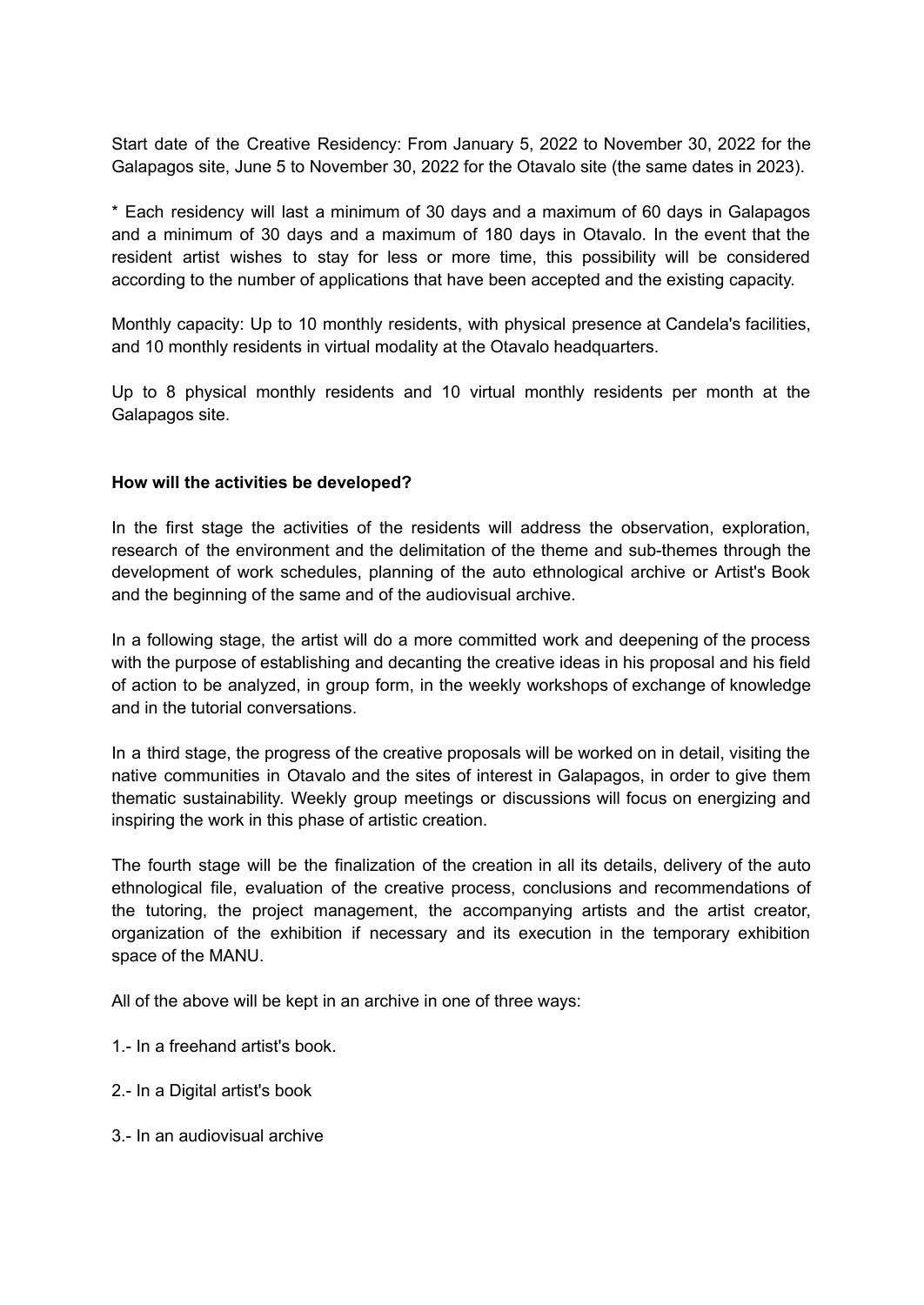#### **What requirements must the applicant artist meet?**

- Speak and write in Spanish with a sufficient level of comprehension to maintain fluid communication.

- Be over 18 years old.

-Send the application to Residencia Candela, which must contain the following:

Letter of interest stating the reasons that induce you to submit your application. Maximum 300 words in Word format.

2.- Portfolio or dossier indicating training, experience and trajectory. Maximum two A4 sheets in Word format.

3. Description of 3 works performed (in the case of videos or sound files, send link).

3.- Description of the idea of the project to be developed during the residency (maximum 500 words) in Word format.

4.- Indication of the date on which the residency is requested, the desired mode of participation (physical or virtual presence), as well as the venue to which it applies.

- 5.- Copy of identity card or passport.
- 6.- Recent photograph
- 7.- WhatsApp number.

\*Send information to [candelaresidencia@gmail.com](mailto:candelaresidencia@gmail.com) copy to [museonuriarengifo@gmail.com](mailto:museonuriarengifo@gmail.com)

NOTE: This call is totally inclusive and there is no discrimination of any kind: racial, gender diversity, generational, minorities, disability, number of participants (according to capacity), etc., etc.

#### **How will the selection process be carried out?**

Applications will be evaluated to see if they fit the proposed areas of interest; therefore, experience, training, trajectory, project idea and its potential to be realized are fundamental.

Once the artist is accepted, a Letter of Invitation will be issued certifying his/her selection and listing the benefits granted by the call as well as the percentage of the scholarship awarded. In addition, a Letter of Acceptance will be sent to the selected artist, which must be returned with the artist's signature.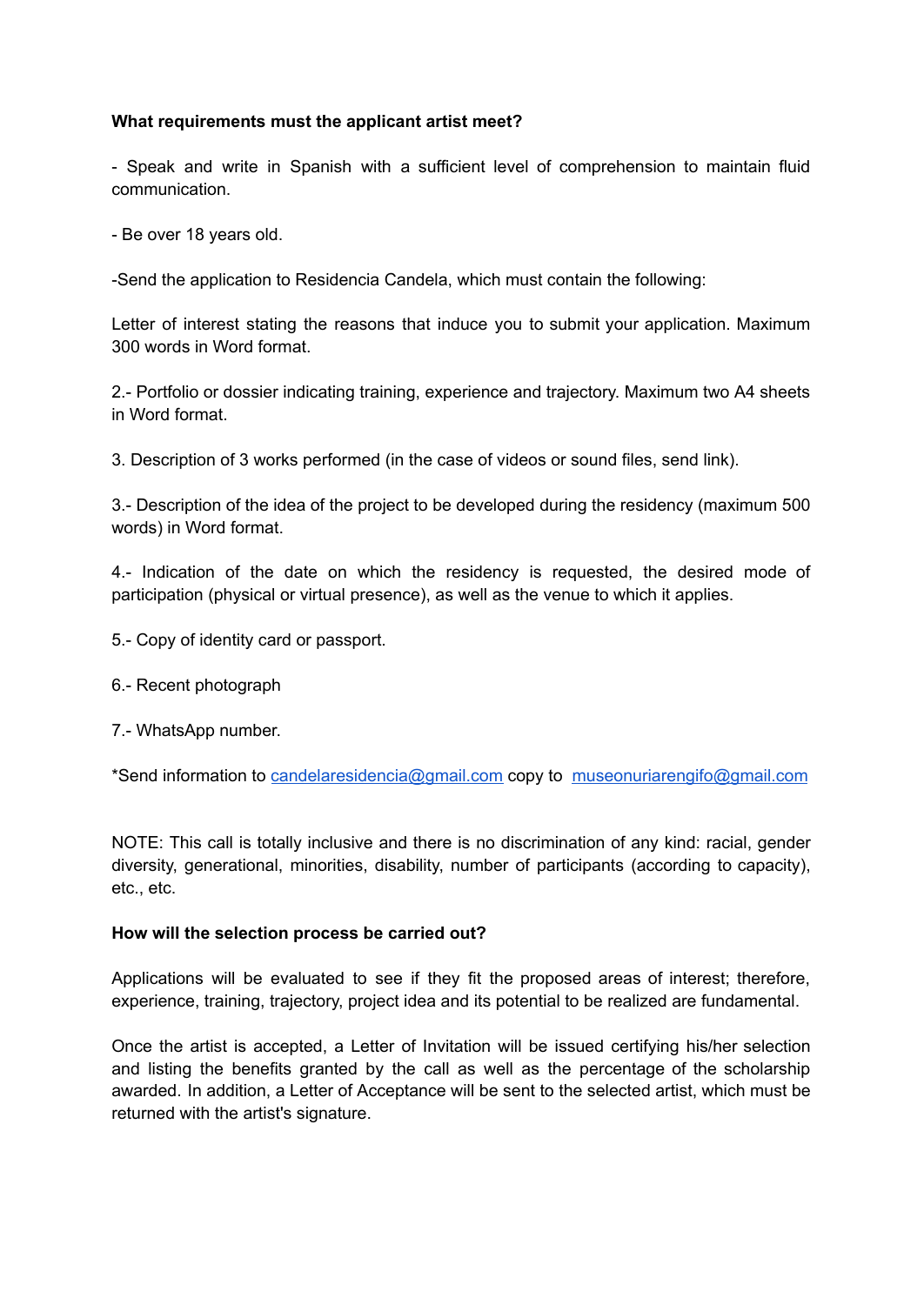## **What benefits do the artists selected in this call obtain?**

The artists selected in this call will have the following benefits:

### *1.- In case of being selected for physical residence:*

1.1- Letter of invitation.

1.2.- Logistics and mobilization facilities in the community area, according to what the residency program requires.

1.3.- Comfortable accommodation space and all the facilities (kitchen, equipment, utensils, etc.) so that they can prepare their own food during the time of residence, since the artists must have food autonomy, i.e. not depend on others and be able to prepare their own food.

1.4.- Space for washing and drying clothes at the Otavalo site, at the Galapagos site they must take their clothes to a laundry service (it is very cheap).

1.5.- Free access to the workshops, offices, interior and exterior spaces of MANU and Candela,

1.6.- Internet connection with wifi in all spaces.

1.7.- Access to Candela's technological platforms and computer programs required for the development of the project.

1.8.- Participation in workshops, laboratories, discussions, visits and tutorials scheduled by Candela Residence to facilitate the creative development of the project according to the following program

1.8.1- Weekly tutoring/laboratory to support the process of artistic creation.

1.8.2.- Tutoring/Laboratory, weekly (4 times a month) of audiovisual archives, auto-ethnological and other topics if the resident stays more than 1 month.

1.9.- Organization and logistical support of the Candela Residency for the realization of a presentation of the Artist's Book or Project Room, in the MANU's facilities, if the resident artist(s) and his/her project require it.

1.10.- Accompaniment to request other venues for presentations in other cities.

1.11.- Facilitation of contacts with the leaders of the original peoples and environments that are in the MANU's area of influence in Otavalo and the Galapagos Islands.

1.12. Organization and logistical support of the Candela Residence for the realization of a virtual exhibition on the MANU's technological platform.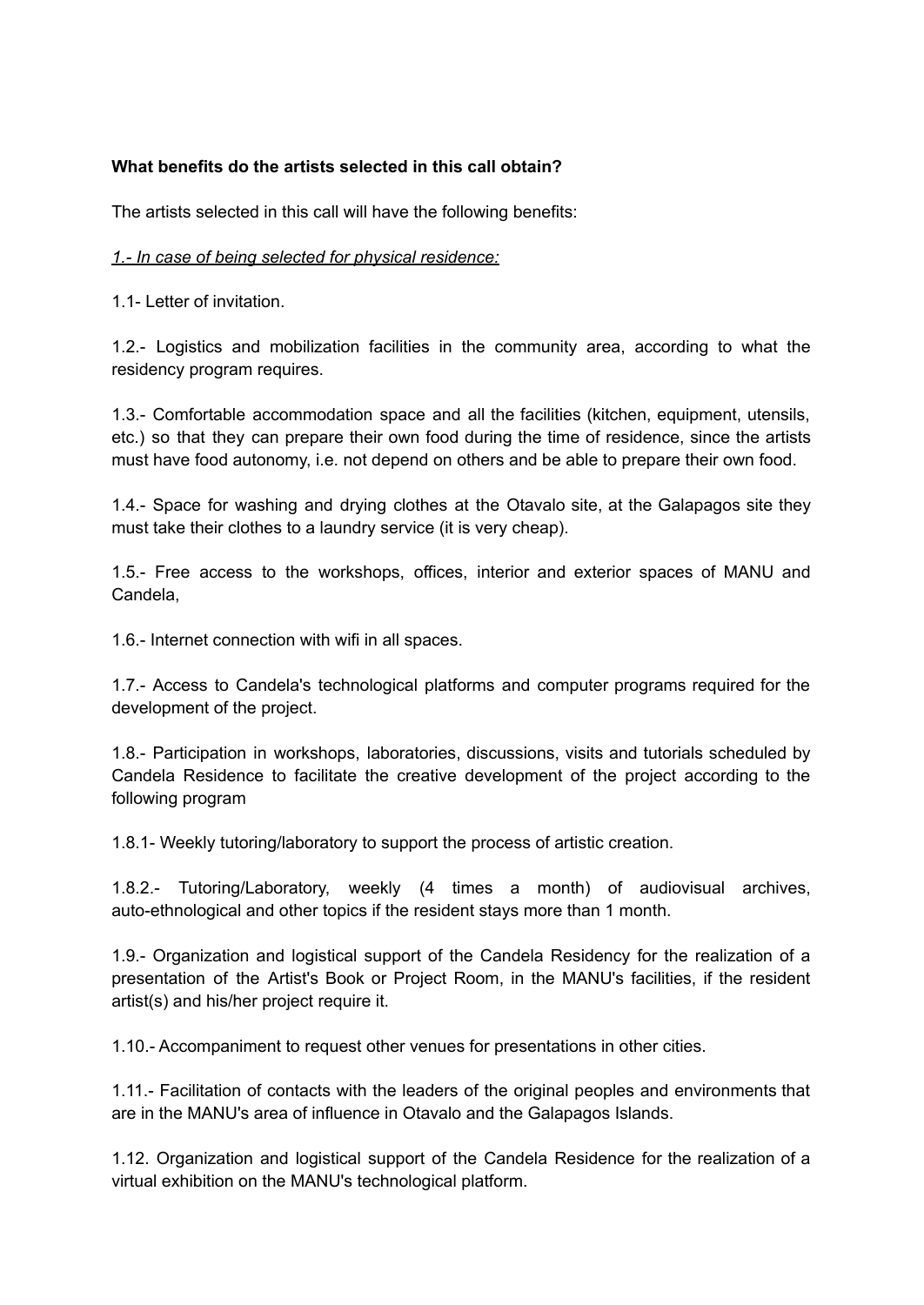## *2.- In case of being selected for virtual residence*

2.1.- Access to Candela's technological platforms and computer programs required for the development of the creative process.

2.2.- Necessary support for the elaboration of the auto ethnological and audiovisual archive.

2.3.- Virtual participation in the workshops, laboratories, conversations, visits and tutorials programmed by Candela Residency for the artistic creation residency project.

2.4.- Accompaniment, advice and technical assistance from the Candela Residency team, according to the requirements of each project.

2.5.- A weekly evaluation meeting with the support of the other residents, the technical, tutorial and creative team of the Candela Residency.

2.6.- Organization and logistical support from the Candela Residency for the realization of a virtual exhibition of the Artist's Book or Project Room in the MANU technological platform, if the resident artist and his/her project require it.

#### **How much does it cost to participate in the Candela call?**

This call grants scholarships of 50% to 90% to the artists selected for the Otavalo site, and 30% to 80% to the artists selected for Galapagos, which will be deducted from the values detailed below:

The process of artistic creation in residence with the benefits listed above has an individual cost of 600 US dollars per month for residents at the Otavalo site, 1000 US dollars per month for residents at the Galapagos site and 120 US dollars per month for virtual residents at both sites.

\* For groups please consult the values.

\* The scholarship percentage will be deducted from these monthly values.

The scholarships are donated by the Museo de Arte Contemporáneo Nuria Rengifo MANU, through its director, who wishes to contribute to the growth of the creative offer of cultural goods of contemporary artists, national and foreign, as well as, and especially, to safeguard the resulting creative heritage for the next generations, so that the auto ethnological files or artist's books and the works or files of the same, eventually left by the artists, will be preserved and exhibited in the museum and will be available to the public.